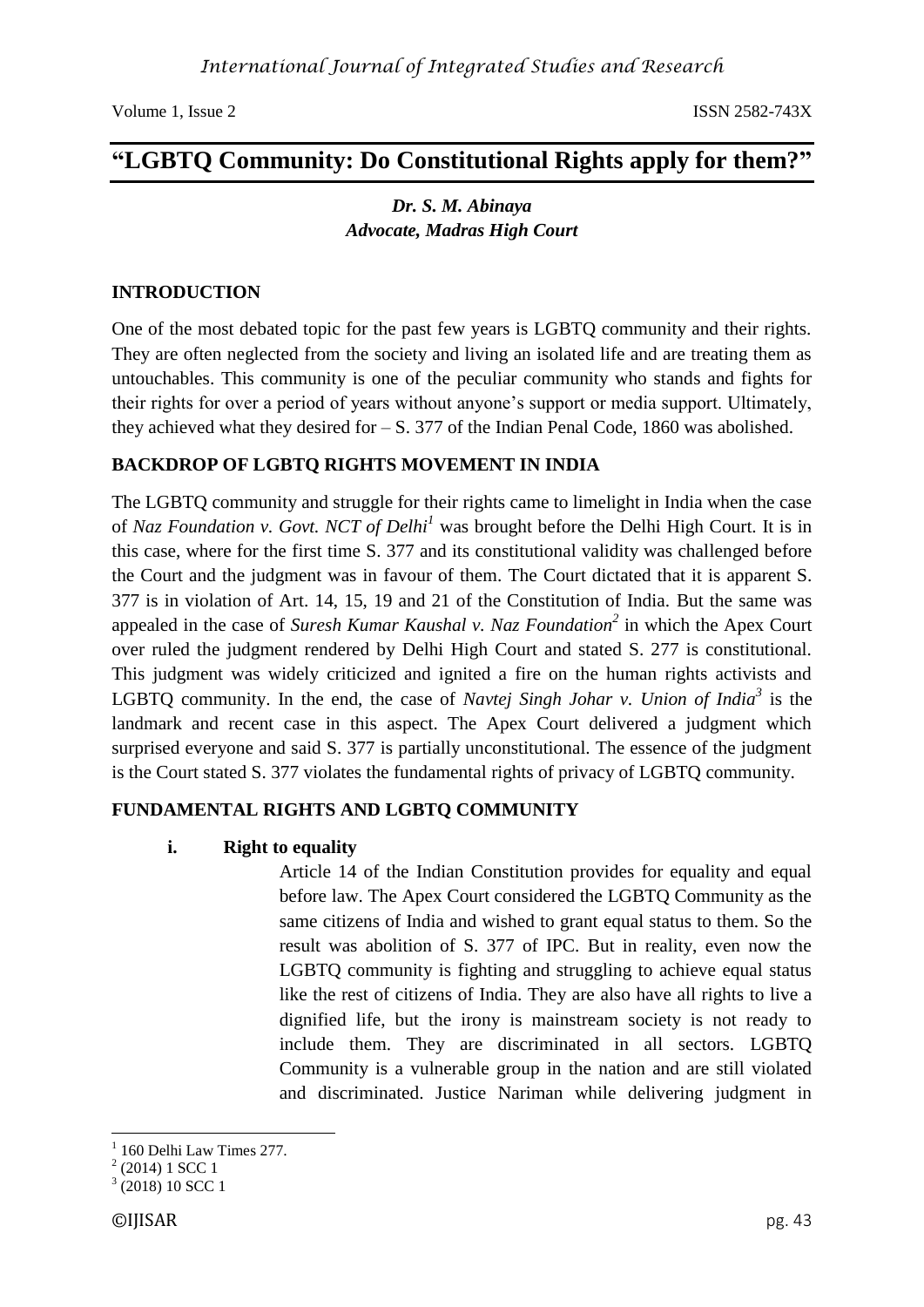*Navtej Singh Johar* case stated that the LGBTQ Community are entitled to equal protection of equal laws and they are entitled to be treated in society as human beings without any kind of stigma attached to any of them<sup>4</sup>.

#### **ii. Right to freedom of speech and expression**

S. 377 does not comes under the reasonable restriction for an individual's freedom of speech and expression in Article 19. In fact, the Supreme Court observed that the consensual carnal intercourse among the adults in a private space does not affect or injure to the decency and morality of the public at large<sup>5</sup>.

#### **iii. Right against exploitation**

It is cent percent sure that the LGBTQ Community is one of the most exploited community in the nation. They are exploited almost everywhere. One instance is some people harassing transgender people sexually and other means. The terrifying horrible part is the exploitation against the LGBTQ Community starts in their home. In some homes, corrective rapes (to convert them to heterosexuality) has been adopted against them by their own family members. Both the gay men and lesbian women are victim of these kinds of rapes. These kind of exploitation does not even come to the purview of the society. The society and the family is not ready to accept that they too have feelings. A stricter and strong punishment against exploitation of LGBTQ Community has to be implemented.

### **iv. Right to freedom of religion**

Freedom of religion is one of the key fundamental rights enshrined in the Constitution of India. But the sad side is such a right has not been extended to the LGBTQ Community. The religious communities are still not ready to accept them stating that these are against their religious books. No one change what is stated in the religious books. But as days passed with the evolution of advancements in the society, the minds of religious leaders can be changed by themselves alone. It is hard to notice these people entering into the religious places and worshipping the God of their choice. Undoubtedly, the accepted religious choices can bring a drastic change in their lives. They are not even granted with any sort of liberty in religion. It can be said that they are living in a religion of their own.

### **v. Cultural and Educational Rights**

Education are often denied to the children and students who are of LGBTQ. Once the fellow students got to know about the identity of

1

<sup>4</sup> Sensitive, give awareness training on plight of LGBTQ: Supreme Court to Centre, Retrieved from https://www.newindianexpress.com/

<sup>&</sup>lt;sup>5</sup> India: Supreme Court Recognizes Rights of the LGBT Community, Retrieved from https://www.mondaq.com/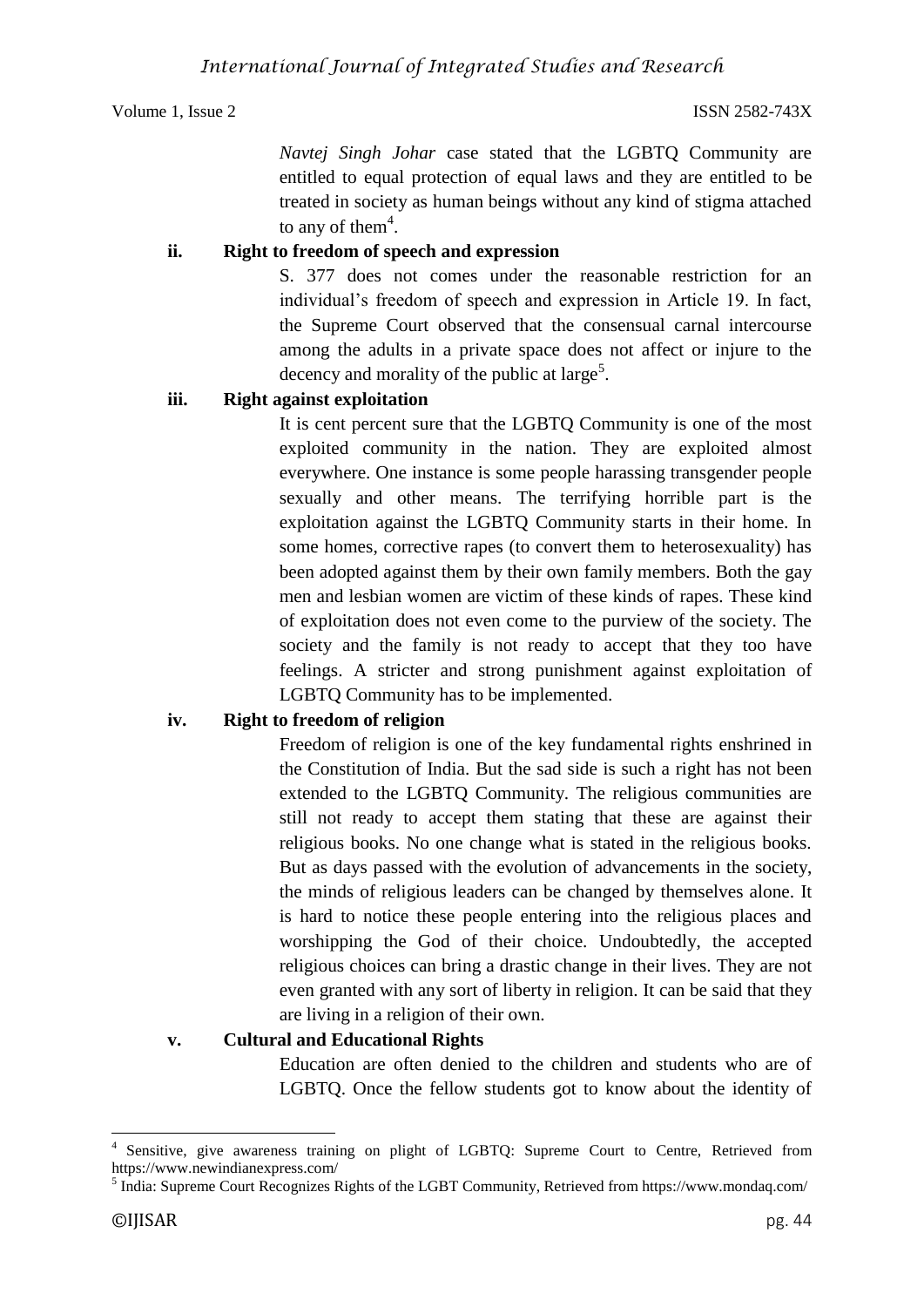such a child, their life at school or colleges is pathetic thereafter. They are bullied by the other students, are often subjected to discrimination in their study place. Their rights are violated and no more safe study environment prevails. The fear of all these discriminations lead to either drop outs from school or not getting admitted in schools. The school and college students has to be taught about the inclusive school environment which includes LGBTQ children also, they are not suffering from any kind of disease, in fact this is some kind of variations or changes in their chromosomes. This is part of nature and they should be ready to accept such students. In this regard, parents of other children has also to be educated, because the parents often fear LGBTQ children would change their children to LGBTQ.

#### **vi. Right to Constitutional remedies**

The last fundamental right which is for the citizens of India is right to approach the competent authority when their rights are being violated. In reality, does the LGBTQ Community approach judiciary whenever their rights are being violated? The answer is negative. They are the people whose rights are violated almost every day in their life. If that is the case, they should have been approached the courts to get their rights back. One time, they approached the court with full-fledged force till the Apex Court and they got the S. 377 of IPC scrapped. Just like this, they have to get the next step in approaching the judiciary to get their things done. They are entitled to all the fundamental rights and human rights as enjoyed by other citizens of India. If the law makers or the Government is not ready to offer these rights to them, they are at the liberty to approach the doors of the judiciary which are always open for them.

#### **FUTURE OF LGBTQ COMMUNITY**

- i. At the International level, every year May 17 is celebrated as International Day against Homophobia, Transphobia and Biphobia. This day has been initiated with a sole motive to address the discrimination and violence faced by LGBTQ Community to the policymakers at the International level<sup>6</sup>.
- ii. India has not yet made all the rights to be availed by the LGBTQ Community. A lot changes has to be made in the Indian legislations. Maternity leave has to be provided to them. Equal pay for equal work policy has not been applied to them till now. In addition, they also have the natural human desire of growing a baby. Artificial modes of getting a baby has to be made possible for them. In this regard, the Surrogacy Bill of 2019 has also to be amended to include LGBTQ couples to get a baby by altruistic mode of surrogacy.

**<sup>.</sup>**  $6$  International day against Homophobia, Transphobia and Biphobia, Retrieved from https://www.who.int/